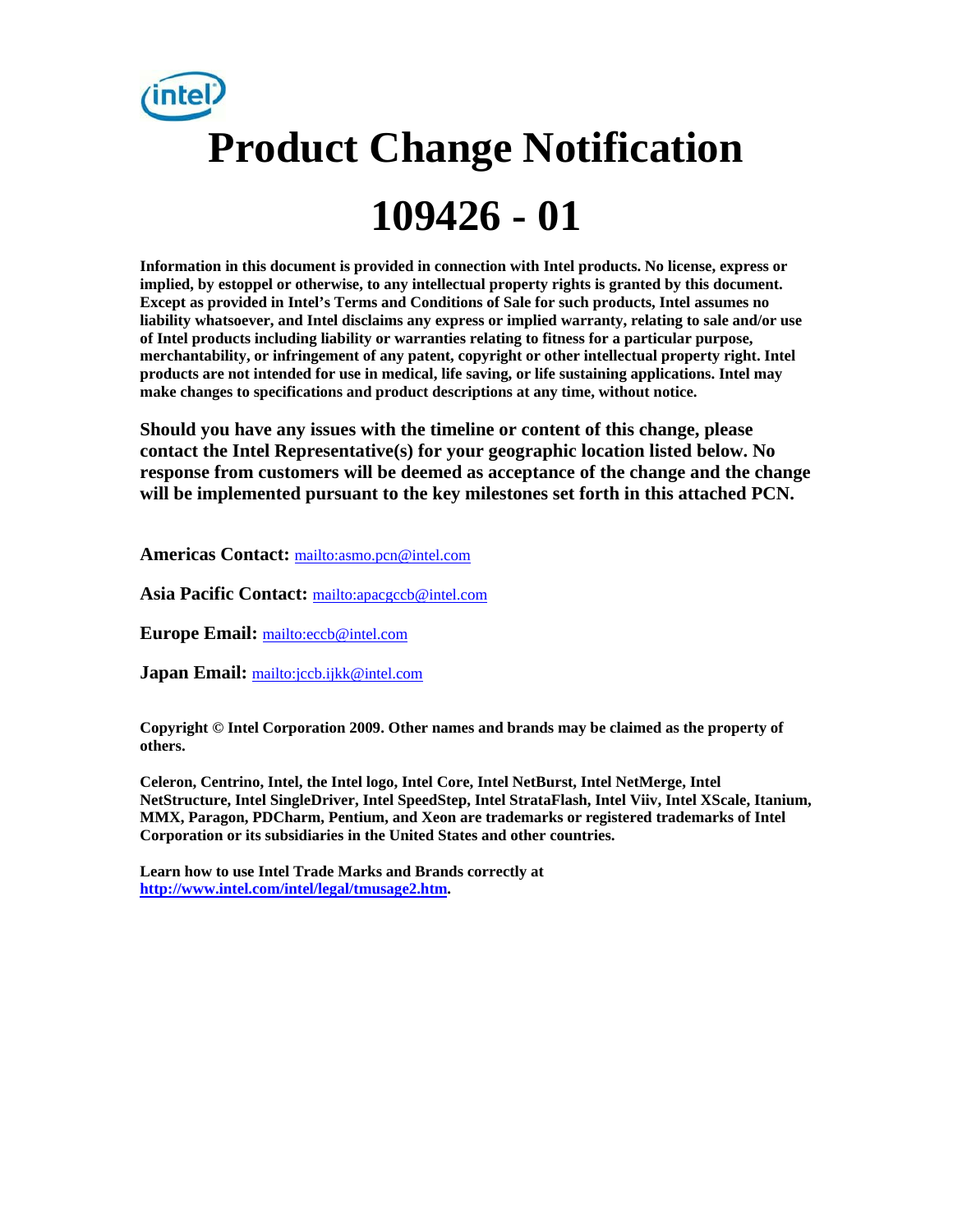

| <b>Change Notification #:</b> | $109426 - 01$                                      |
|-------------------------------|----------------------------------------------------|
| <b>Change Title:</b>          | D945GCLF, PCN 109426-01, Product Design,           |
|                               | <b>Upgrade BIOS and add alternate supplier for</b> |
|                               | heatsink fan, Reason for Revision: Correction      |
|                               | to AA numbers                                      |
| <b>Date of Publication:</b>   | <b>June 16, 2009</b>                               |

**Key Characteristics of the Change:**

Product Design

#### **Forecasted Key Milestones:**

| Date Customer Must be Ready to Receive Post-Conversion Material: | Jul 13, 2009 |
|------------------------------------------------------------------|--------------|
|------------------------------------------------------------------|--------------|

### **Description of Change to the Customer:**

#### **Reason for Revision: Correction to AA numbers**

Intel has implemented the following changes to this sku: - Upgrade BIOS to LF94510J.86A.0182.2009.0528.2014. To access release notes or a copy of the BIOS for evaluation, go to http://downloadcenter.intel.com/filter\_results.aspx?strTypes=all&Produ ctID=2916&OSFullName=OS+Independent&lang=eng&strOSs=38&submit=Go%21. - Added alternate supplier for heatsink fan.

Revised to correct AA numbers.

### **Customer Impact of Change and Recommended Action:**

It is recommended that customers evaluate this new BIOS to ensure a smooth transition. This change has been thoroughly evaluated to ensure that there are no quality, reliability, or functional implications to our customers. Intel is not recommending additional qualification of these changes on desktop boards received from Intel. This change is not expected to cause a change to the Microsoft Windows\* operating system's software driver stack.

| <b>Product Code</b> | MM#    | <b>Pre Change AA</b> | <b>Post Change AA</b> |  |  |
|---------------------|--------|----------------------|-----------------------|--|--|
| BLKD945GCLF         | 896267 | E27042-405           | E27042-406            |  |  |
| BOXD945GCLF         | 896268 | E27042-405           | E27042-406            |  |  |
| LAD945GCLF          | 896269 | E27044-405           | E27044-406            |  |  |
| LAD945GCLFW5        | 902149 | E62503-402           | E62503-403            |  |  |
| LAD945GCLFS2        | 899630 | E46423-404           | E46423-405            |  |  |

### **Products Affected / Intel Ordering Codes:**